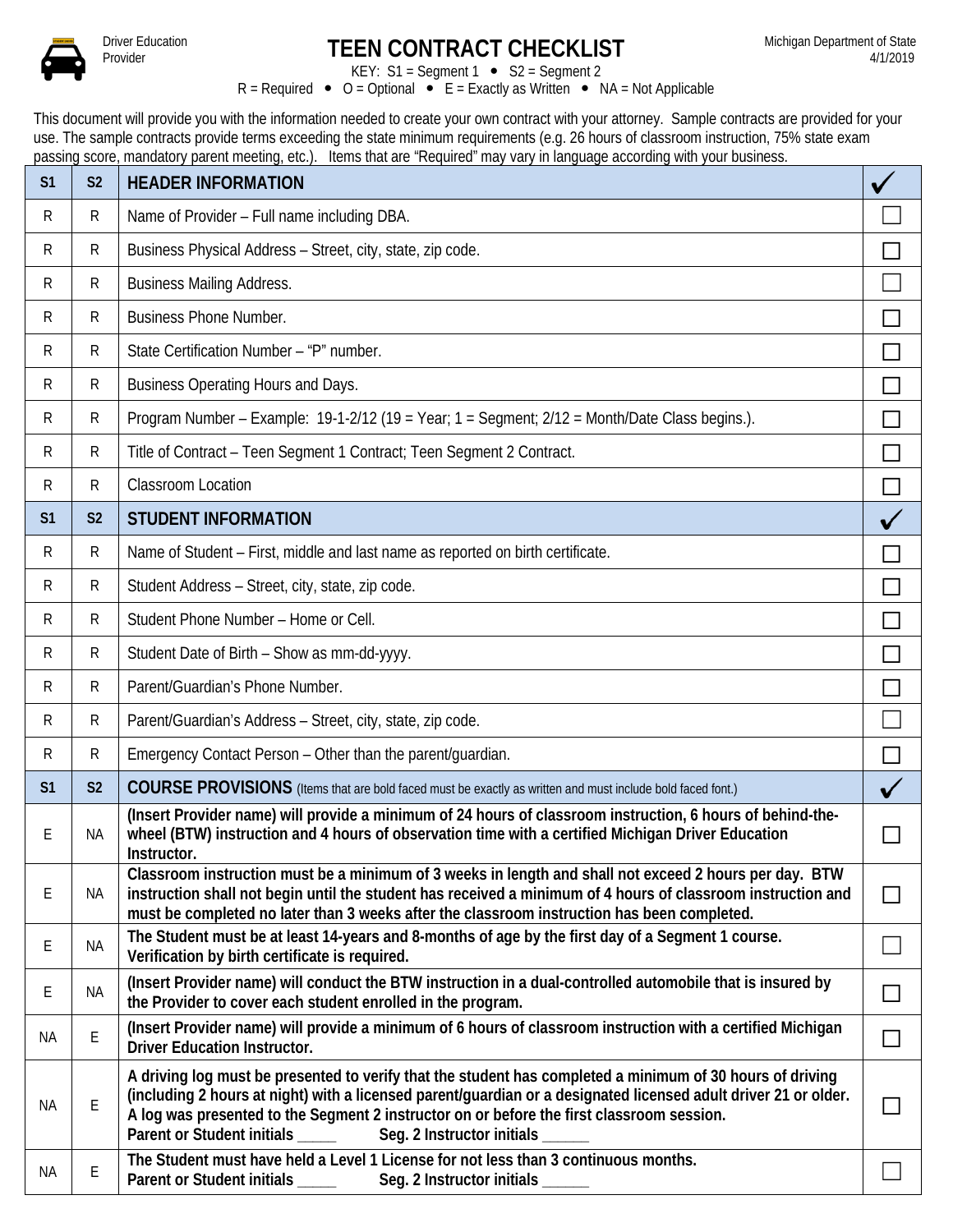## Page **2** of **3**

| R              | R              | ALL Dates for the Course - Jan. 21, 22, 23, Feb. 2, 3, etc.                                                                                                                                                                                                                                                                                                                                                                                                                                                                                                                                                                                       | $\Box$       |
|----------------|----------------|---------------------------------------------------------------------------------------------------------------------------------------------------------------------------------------------------------------------------------------------------------------------------------------------------------------------------------------------------------------------------------------------------------------------------------------------------------------------------------------------------------------------------------------------------------------------------------------------------------------------------------------------------|--------------|
| $\mathsf{R}$   | R              | Class Times.                                                                                                                                                                                                                                                                                                                                                                                                                                                                                                                                                                                                                                      | П            |
| S <sub>1</sub> | S <sub>2</sub> | COURSE TERMS (Items that are bold faced must be exactly as written and must include bold faced font.)                                                                                                                                                                                                                                                                                                                                                                                                                                                                                                                                             | ✓            |
| E              | E              | The Parent or Legal Guardian agrees to pay the total amount of (Insert tuition fee), (Insert due date for tuition<br>fees) in the form of; (Insert payment method(s) allowed i.e., cash, check, money order or credit card).                                                                                                                                                                                                                                                                                                                                                                                                                      |              |
| R              | R              | Make-up policy for classroom instruction – If absences are permitted, student should make-up their missed class<br>session during the next class for the material missed.                                                                                                                                                                                                                                                                                                                                                                                                                                                                         |              |
| R              | <b>NA</b>      | Make-up Policy for BTW Instruction - Include any fees, observation hours missed, time allowed passed scheduled<br>BTW instruction before placing into "NO SHOW".                                                                                                                                                                                                                                                                                                                                                                                                                                                                                  |              |
| 0              | NA             | Additional BTW Instruction Fee Per/hour.                                                                                                                                                                                                                                                                                                                                                                                                                                                                                                                                                                                                          | П            |
| 0              | 0              | Additional Classroom Fees – If a fee is added for lost or damaged textbook, replacement of a Segment One or Two<br>Completion Certificate, etc.                                                                                                                                                                                                                                                                                                                                                                                                                                                                                                   | $\Box$       |
| S <sub>1</sub> | S <sub>2</sub> | REQUIREMENTS TO PASS THE COURSE (Items that are bold faced must be exactly as written and must include bold faced<br>font.)                                                                                                                                                                                                                                                                                                                                                                                                                                                                                                                       |              |
| $\mathsf{R}$   | R              | Passing Score for any State Exam, Tests or Quizzes.                                                                                                                                                                                                                                                                                                                                                                                                                                                                                                                                                                                               | П            |
| $\mathsf{R}$   | R              | Additional Requirements – For passing that affect the student's grade (e.g., homework or quizzes, test, etc.).                                                                                                                                                                                                                                                                                                                                                                                                                                                                                                                                    | П            |
| E              | E              | The Student will be allowed up to (Insert number of retakes allowed; a total of three attempts but not<br>required) to pass the State Exam, which requires a score of at least (Insert State Exam passing).                                                                                                                                                                                                                                                                                                                                                                                                                                       |              |
| R              | <b>NA</b>      | The Student must pass ALL BTW Performance Objectives, per the Driver Education Provider and Instructor<br>Act (DEPIA), at the instructor's professional discretion with a satisfactory or higher grade.                                                                                                                                                                                                                                                                                                                                                                                                                                           | $\Box$       |
| S <sub>1</sub> | S <sub>2</sub> | <b>REFUND POLICY</b>                                                                                                                                                                                                                                                                                                                                                                                                                                                                                                                                                                                                                              |              |
|                |                |                                                                                                                                                                                                                                                                                                                                                                                                                                                                                                                                                                                                                                                   |              |
| R              | R              | Must be clearly written and easy to understand.                                                                                                                                                                                                                                                                                                                                                                                                                                                                                                                                                                                                   | $\mathsf{L}$ |
| S <sub>1</sub> | S <sub>2</sub> | BTW WAIVER (May be a separate form however must be exactly as written.)                                                                                                                                                                                                                                                                                                                                                                                                                                                                                                                                                                           |              |
| E              | <b>NA</b>      | <b>BTW WAIVER</b><br>Section 33 (d) of the Driver Education Provider and Instructor Act requires that at least two students must<br>be in a vehicle during BTW instruction unless a parent waives this requirement in writing.<br>I, the Parent/Legal Guardian of the Student, waive this requirement.<br>I understand that my son/daughter must still complete at least 4 hours of observation time as a passenger<br>in a driver education vehicle being driven by another driver education student.<br>Date:<br><b>Student Signature:</b><br>Parent/Legal Guardian Signature:<br>Date:<br>Provider's Authorized Official's Signature:<br>Date: |              |
| S <sub>1</sub> | S <sub>2</sub> | ACCOMMODATIONS/MEDICAL CONDITIONS (Items that are bold faced must be exactly as written and must include bold                                                                                                                                                                                                                                                                                                                                                                                                                                                                                                                                     |              |
| R              | R              | faced font.)<br>Does the Student require any special accommodations to participate in the classroom phase (e.g., test being read,<br>interpreter, etc.)?<br>If Yes, please explain:<br>Yes $-$                                                                                                                                                                                                                                                                                                                                                                                                                                                    | $\Box$       |
| R              | <b>NA</b>      | $\mathrm{No}$ $\_$<br>Does the Student require any special accommodations to participate in the BTW phase (e.g., adaptive devices,<br>interpreter, etc.)?<br>Yes __ No __ lf Yes, please explain:                                                                                                                                                                                                                                                                                                                                                                                                                                                 | $\Box$       |
| R              | <b>NA</b>      | Are there any medical conditions that would pose a concern with the Student's BTW instruction (e.g., epilepsy, color<br>blindness, etc.)?<br>If Yes, please explain:<br>$Yes \_\_$ $No \_\_$                                                                                                                                                                                                                                                                                                                                                                                                                                                      |              |